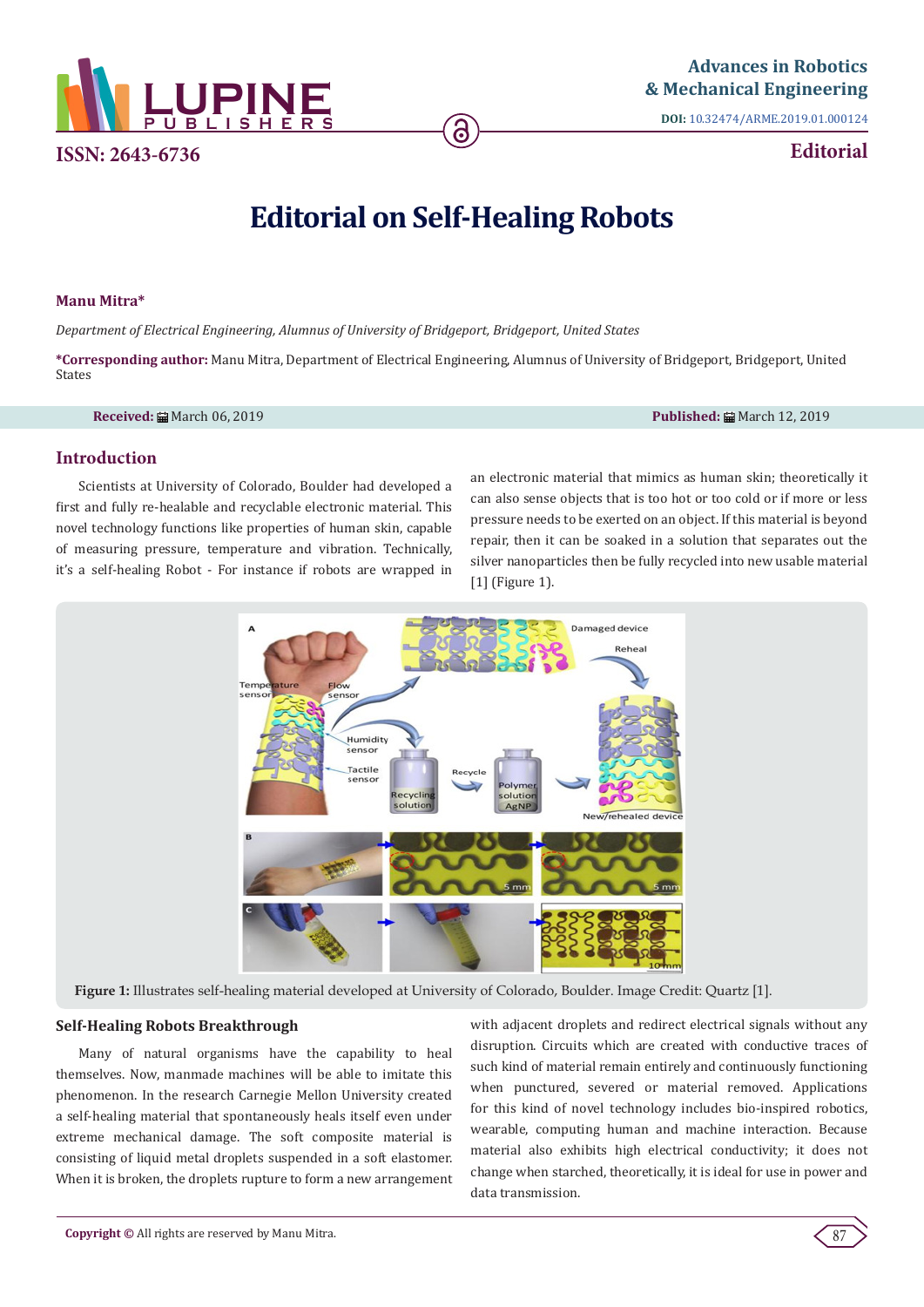"If we have to build machines that are more compatible with the human body and natural atmosphere, then we have to begin with new material types" was confirmed by the author of the study [2,3] (Figure 2).



Figure 2: Illustrates a digital clock continues to run as damaged circuits instantaneously heal themselves, rerouting electrical signals without interruption. Image Credit: Nature Materials [3].

#### **Delicate, Soft and Self-Healing Robot**

A new class of delicate and soft, electrically activated robots are capable of imitating the expansion and contraction of natural muscles. These robots which can be designed from a wide range of low-cost materials and are able to self-sense and self-heal from electrical damage, representing a major advance in soft robotics. A challenge in the field of "soft robotics" that can imitate the versatility and performance. Nevertheless, Keplinger Research Group in the College of Engineering and Applied Science has created a novel method of a new class of soft robotics. This novel method of hydraulically intensified self-healing electrostatic actuators abjure bulky, rigid pistons and motors of conventional robots for soft structures that respond to applied voltage with comprehensive range of motions. These soft robots can accomplish a variety of jobs including holding subtle objects for instance, raspberry and a raw egg as well as lifting heavy objects. These new tech robots actuators exceed the strength, speed and efficiency of biological muscle and their flexibility. In addition to assisting as hydraulic fluid which supports flexible movements, the use of liquid insulating layer enables robots' actuators to self-heal from electrical damage. Another soft actuator that are controlled by high voltage, also known as dielectric elastomer actuators; it utilizes a solid insulating layer that fails catastrophically from electrical damage [4-6] (Figure 3).



**Figure 3:** Illustrates actuators can be designed as soft grippers to handle and manipulate delicate objects, like this raspberry. Image Credit: Keplinger Lab / University of Colorado Boulder [6].

#### **Graphene for Artificial Skin in Self-Healing Robots**

Graphene is a sheet of pure carbon atoms and it is known as world's strongest material; it is one million times thinner than paper. It is so thin that it can be viewed as two dimensional. Although, it's hefty price, graphene has become most favorable nanomaterials due to its unique and multipurpose applications. One of the organs in the human body; skin is known for its fascinating self-healing properties. Imitating this phenomenon has proved too much of work as manmade materials lack this technology. Due to stretching or bending and incidental scratches, artificial skin used in robots are too much susceptible to ruptures and fissures. In this study a novel solution where a sub-nano sensor uses graphene to sense a crack as soon as it starts nucleation even after the crack has spread a certain distance. Scientist subjected a single layer graphene comprising various issues like pre-existing vacancies and inversely oriented pre-existing cracks to uniaxial tensile loading till fracture. Once it is completed, graphene started to heal and the self-healing continued irrespective of the nature of pre-existing issues in the graphene sheet. Not to mention, whatever the length of crack, they were all healed; provided the critical crack opening distance are within 0.3 to 0.5nm for pristine sheet and sheet with pre-existing defects [7,8].

## **Wolverine Inspired Material for Self-Healing Robot**

Researchers at University of California, Riverside designed a novel method of an ionic conductor, that means material that ions can flow through and it is mechanically stretchable, transparent and self-healing. These materials have wide variety of applications in extensive range of fields. It can give robots to self-heal after mechanical failure. It also extends the lifetime of lithium ion batteries used in electronics and electric cars; and improve biosensors that are used in medical and environmental fields. This material was inspired by wound healing in nature, self-healing materials repair the damage caused by wear and extend the lifetime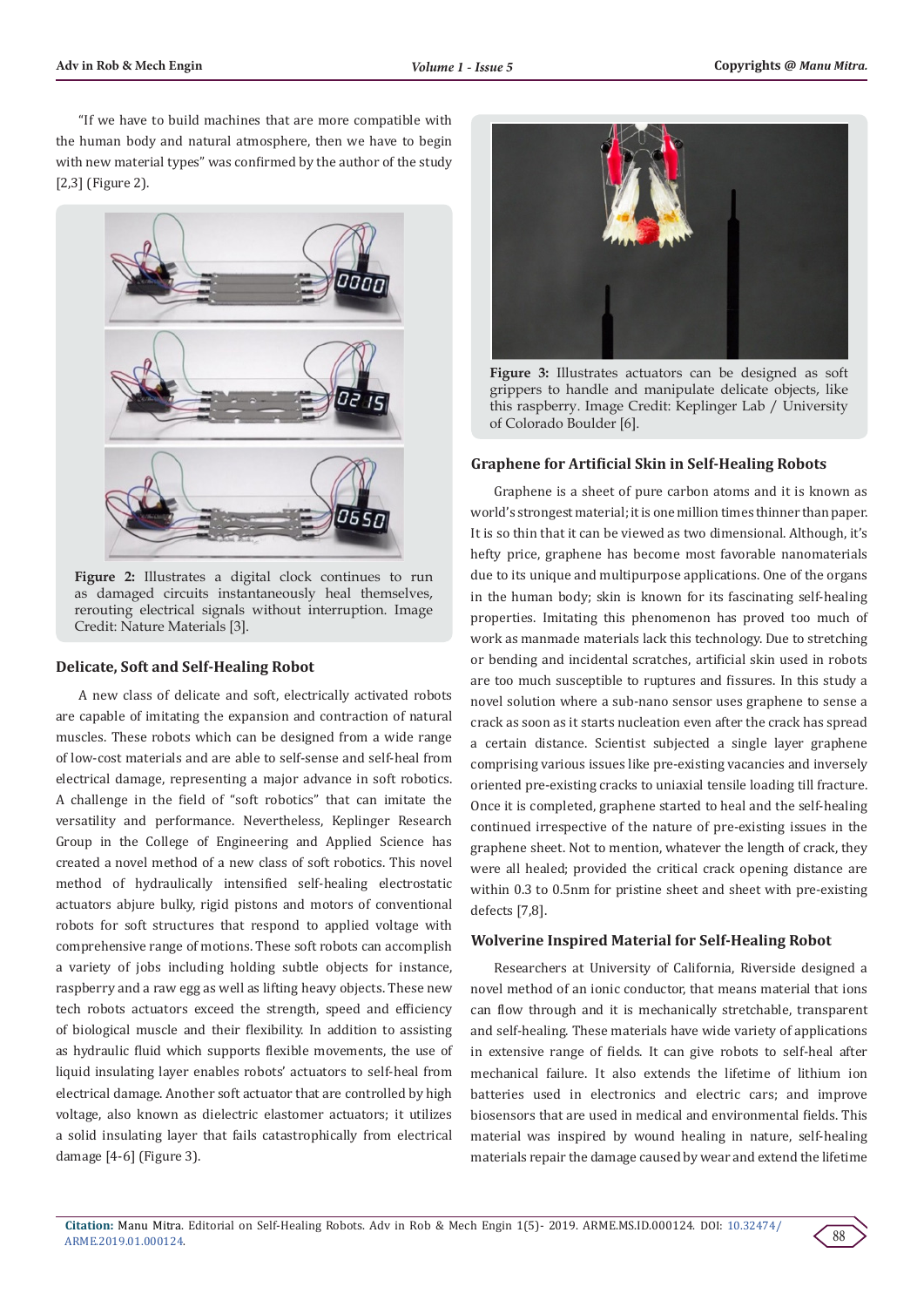and in turn lowering the cost of the device. Ionic conductors are a class of materials with vital roles in energy storage, sensors, solar energy conversion and electronic devices.

The vital problem is the identification of bonds that are stable and reversible under electrochemical conditions. Traditionally, selfregenerative polymers utilize non-covalent bonds which makes it difficult because these bonds are affected by electrochemical reactions that decreases the performance of the materials. Wang solved that critical problem by utilizing a novel mechanism that is known as ion-dipole interactions; the forces between charged ions and polar molecules that are highly stable under electrochemical conditions. In this method, he joined a stretchable polymer with mobile and high ionic strength salt to create material with the properties that scientist was searching. It is a low cost and can be easily produce soft rubber like material that can stretch 50 times its original length. If it has been cut, it can completely heal in 24 hours at room temperature. As a matter of fact, after only five minutes of healing the material can be stretched two times its original length [9,10] (Figure 4).



**Figure 4:** Illustrates showing self-healing via ion-dipole interaction. Image Credit: University of Colorado, Boulder [10].

#### **Robots That Can Morph Metal Shapes**

Researchers created a novel hybrid material that is stiff metal, soft and porous rubber foam that integrates the best properties of stiffness and as well as elasticity when a change of shape is necessary. This material also has the capability of self-heal if damaged. This material integrates with the soft alloy called Field's metal with a porous silicone foam and the rigidity and load bearing capability of humans with the capability to drastically alter shape, like an octopus. In addition to this, its melting point is 144 degrees Fahrenheit, the major reason Field's metal was taken because it has no lead in it. The elastomer foam is immersed into a molten metal then it is placed in a vacuum so that the air in the foam's pores are removed and interchanged by the alloy. The foam had pore sizes of around 2 millimeters that can be adjusted to make a stiffer or more flexible material. In testing of its strength and elasticity the material ability was deformed when heated above 144 degrees, then it regained rigidity when cooled; then it returned to its original shape and strength when reheated [11,12] (Figure 5).

### **Acknowledgment**

Author would like to thank Prof. Navarun Gupta, Prof. Hassan Bajwa, Prof. Linfeng Zhang and Prof. Hmurcik for their academic support. Author also thanks anonymous reviewers for their comments.

## **References**

- 1. [Epstein A \(2018\) Self-healing electronic skin will help robots have a](https://qz.com/1204490/self-healing-electronic-skin-will-help-robots-have-a-sense-of-touch-like-humans/) [sense of touch like humans.](https://qz.com/1204490/self-healing-electronic-skin-will-help-robots-have-a-sense-of-touch-like-humans/)
- 2. [Eric J Markvicka, Michael D. Bartlett, Xiaonan Huang, Carmel Majidi](https://www.nature.com/articles/s41563-018-0084-7) [\(2018\) An autonomously electrically self-healing liquid metal-elastomer](https://www.nature.com/articles/s41563-018-0084-7) [composite for robust soft-matter robotics and electronics. Nature](https://www.nature.com/articles/s41563-018-0084-7) [Materials 17: 618-624.](https://www.nature.com/articles/s41563-018-0084-7)
- 3. [College of Engineering, Carnegie Mellon University \(2018\) Self-healing](https://www.sciencedaily.com/releases/2018/05/180521131748.htm) [material a breakthrough for bio-inspired robotics. ScienceDaily.](https://www.sciencedaily.com/releases/2018/05/180521131748.htm)
- 4. [E Acome, SK Mitchell, TG Morrissey, MB Emmett, C Benjamin, et al.](http://science.sciencemag.org/content/359/6371/61) [Hydraulically amplified self-healing electrostatic actuators with muscle](http://science.sciencemag.org/content/359/6371/61)[like performance. Science 359\(6371\): 61-65.](http://science.sciencemag.org/content/359/6371/61)
- 5. [Nicholas Kellaris, Vidyacharan Gopaluni Venkata, Garrett M. Smith,](http://robotics.sciencemag.org/content/3/14/eaar3276) [Shane K \(2018\) Mitchell and Christoph Keplinger. Peano-HASEL](http://robotics.sciencemag.org/content/3/14/eaar3276) [actuators: Muscle-mimetic, electrohydraulic transducers that linearly](http://robotics.sciencemag.org/content/3/14/eaar3276) [contract on activation. Science Robotics 3\(14\): eaar3276.](http://robotics.sciencemag.org/content/3/14/eaar3276)
- 6. [University of Colorado at Boulder \(2018\) Soft, self-healing devices mimic](https://www.sciencedaily.com/releases/2018/01/180104153509.htm) [biological muscles: A new class of soft, electrically activated devices](https://www.sciencedaily.com/releases/2018/01/180104153509.htm) [mimics the expansion and contraction of natural muscles. ScienceDaily.](https://www.sciencedaily.com/releases/2018/01/180104153509.htm)
- 7. [K Vijaya Sekhar, Swati Ghosh Acharyya, Sanghamitra Debroy, V Pavan](https://www.degruyter.com/view/j/phys.2016.14.issue-1/phys-2016-0040/phys-2016-0040.xml) [Kumar Miriyala, Amit Acharyya \(2016\) Self-healing phenomena of](https://www.degruyter.com/view/j/phys.2016.14.issue-1/phys-2016-0040/phys-2016-0040.xml) [graphene: potential and applications. Open Physics 14\(1\).](https://www.degruyter.com/view/j/phys.2016.14.issue-1/phys-2016-0040/phys-2016-0040.xml)
- 8. [De Gruyter Open \(2017\) Self-healing graphene holds promise for](https://www.sciencedaily.com/releases/2017/03/170321125011.htm) [artificial skin in future robots. ScienceDaily.](https://www.sciencedaily.com/releases/2017/03/170321125011.htm)
- 9. [Yue Cao, Timothy G Morrissey, Eric Acome, Sarah I Allec, Bryan M Wong,](https://onlinelibrary.wiley.com/doi/full/10.1002/adma.201605099) [et al. \(2016\) A Transparent, Self-Healing, Highly Stretchable Ionic](https://onlinelibrary.wiley.com/doi/full/10.1002/adma.201605099) [Conductor. Advanced Materials 29\(10\).](https://onlinelibrary.wiley.com/doi/full/10.1002/adma.201605099)
- 10. [University of California, Riverside \(2016\) A wolverine-inspired material:](https://www.sciencedaily.com/releases/2016/12/161225231953.htm) [Self-healing, transparent, highly stretchable material can be electrically](https://www.sciencedaily.com/releases/2016/12/161225231953.htm) [activated. ScienceDaily.](https://www.sciencedaily.com/releases/2016/12/161225231953.htm)
- 11. [Ilse M Van Meerbeek, Benjamin C Mac Murray, Jae Woo Kim, Sanlin S](https://onlinelibrary.wiley.com/doi/full/10.1002/adma.201505991) [Robinson, Perry X Zou, et al. \(2016\) Morphing Metal and Elastomer](https://onlinelibrary.wiley.com/doi/full/10.1002/adma.201505991) [Bicontinuous Foams for Reversible Stiffness, Shape Memory, and Self-](https://onlinelibrary.wiley.com/doi/full/10.1002/adma.201505991)[Healing Soft Machines. Advanced Materials 28\(14\): 2801-2806.](https://onlinelibrary.wiley.com/doi/full/10.1002/adma.201505991)
- 12. [Cornell University \(2016\) Morphing metal shapes future of soft robotics.](https://www.sciencedaily.com/releases/2016/03/160321110318.htm) [ScienceDaily.](https://www.sciencedaily.com/releases/2016/03/160321110318.htm)